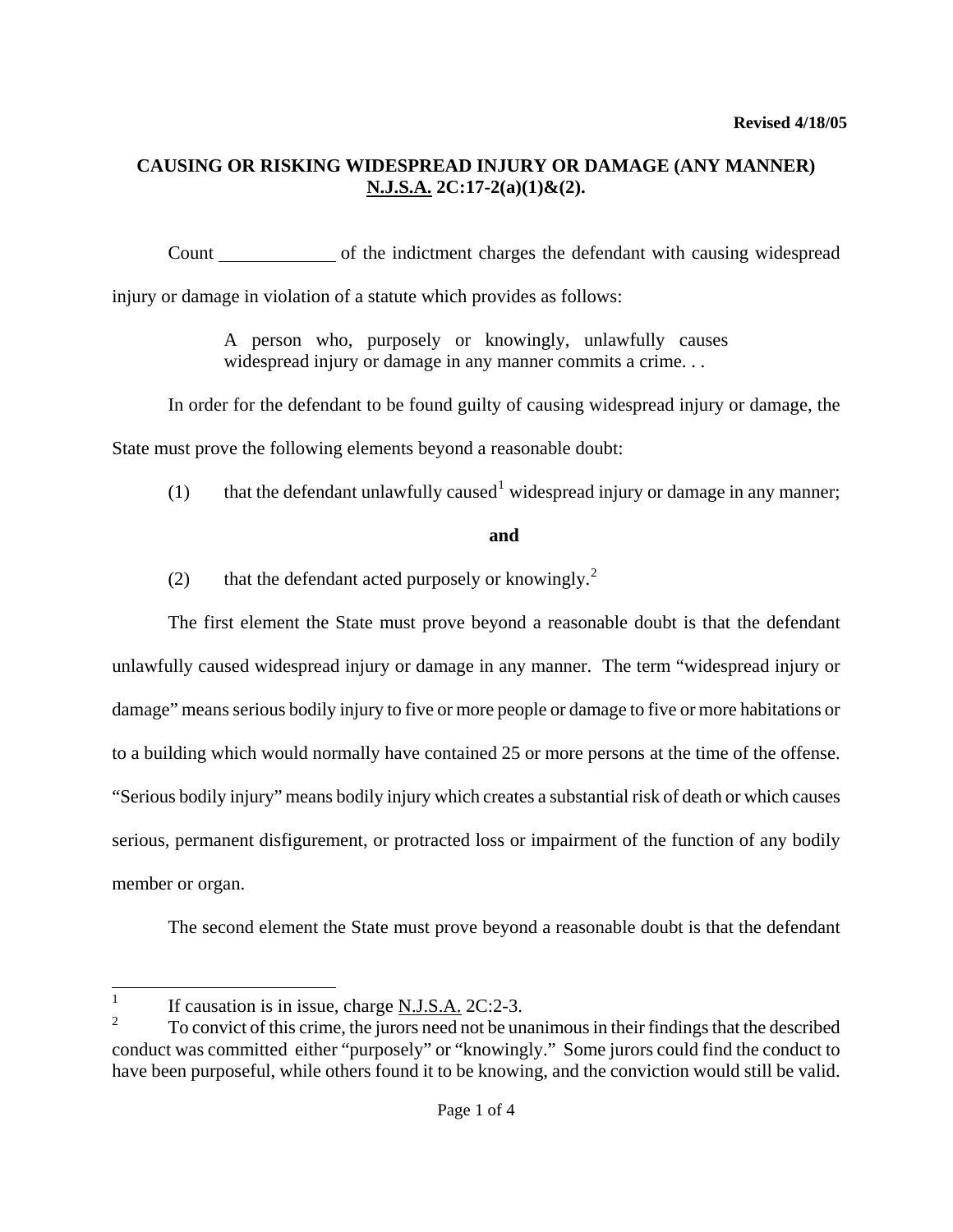#### **CAUSING OR RISKING WIDESPREAD INJURY OR DAMAGE (ANY MANNER) N.J.S.A. 2C:17-2(a)(1)&(2)**

acted purposely or knowingly.

A person acts purposely with respect to the nature of his/her conduct or a result thereof if it is his/her conscious object to engage in conduct of that nature or to cause such a result. A person acts purposely with respect to attendant circumstances if he/she is aware of the existence of such circumstances or believes or hopes that they exist. "With purpose," "designed," "with design," or equivalent terms have the same meaning.

A person acts knowingly with respect to the nature of his/her conduct or the attendant circumstances if he/she is aware that his/her conduct is of that nature, or that such circumstances exist, or he/she is aware of a high probability of their existence. A person acts knowingly with respect to a result of his/her conduct if he/she is aware that it is practically certain that his/her conduct will cause such a result.

Purpose and knowledge are conditions of the mind that cannot be seen and can only be determined by inferences drawn from the defendant's conduct, words or acts. It is not necessary for the State to prove the existence of such a mental state by direct evidence such as a statement by the defendant that he/she had a particular purpose or knowledge. It is within the power of the jury to find that the proof of purpose or knowledge has been furnished beyond a reasonable doubt by inferences which you may draw from the nature of the acts and circumstances surrounding the conduct of the defendant as they have been presented in the evidence you have heard and seen in this case.

Page 2 of 4 If the State has failed to prove any one or more of the elements as I have described them to you beyond a reasonable doubt, you must find the defendant not guilty of causing widespread injury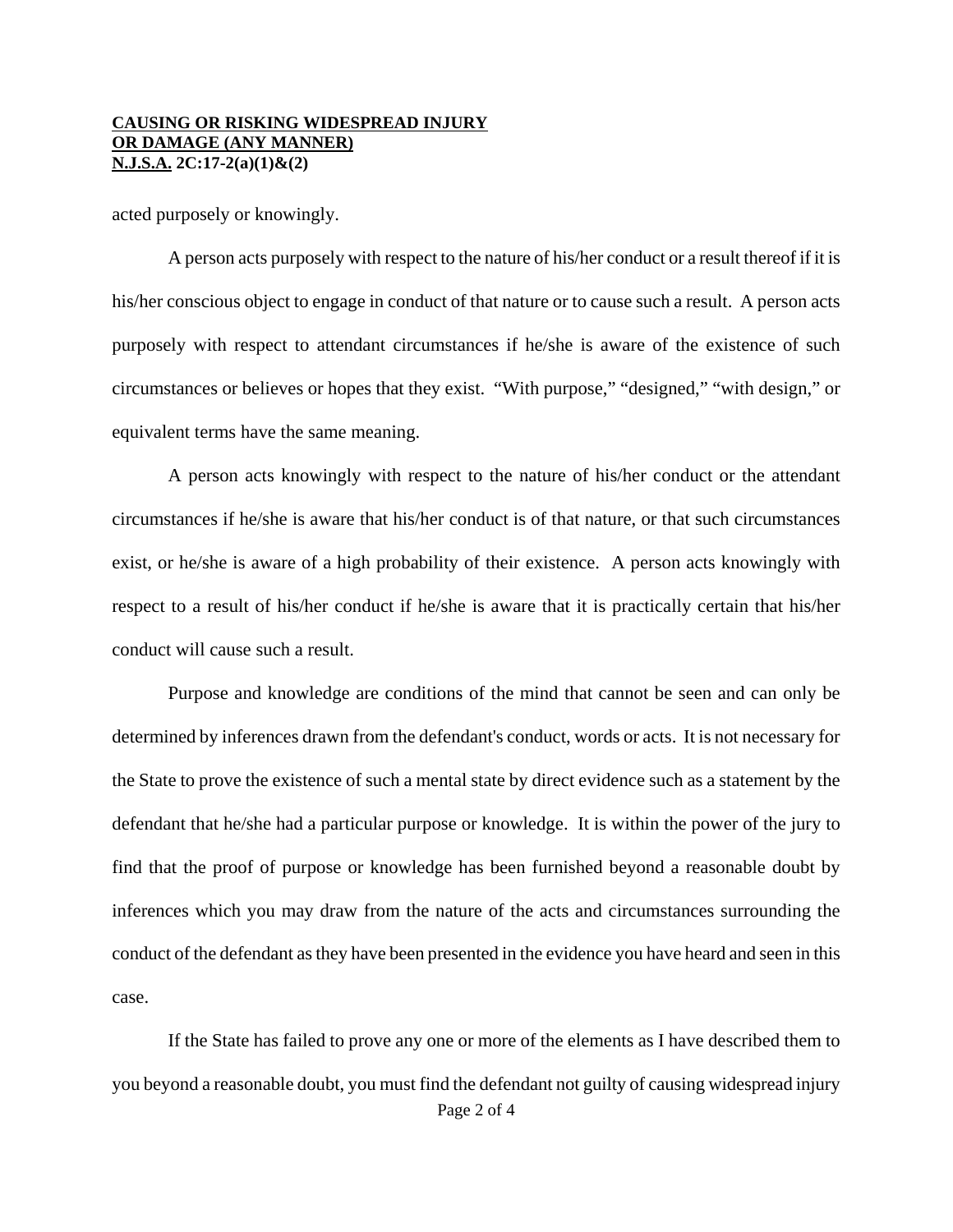### **CAUSING OR RISKING WIDESPREAD INJURY OR DAMAGE (ANY MANNER) N.J.S.A. 2C:17-2(a)(1)&(2)**

or damage. If the State has proven each element beyond a reasonable doubt, you must find the defendant guilty of the crime of causing or risking widespread injury or damage.

## **[RECKLESSLY CAUSING WIDESPREAD INJURY OR DAMAGE - USE IF APPLICABLE]**

If you find the defendant not guilty of purposely or knowingly causing widespread injury or damage, you must consider whether or not the State has proven him guilty of recklessly causing widespread injury or damage.

In order for the defendant to be found guilty of recklessly causing widespread injury or damage, the State must prove the following elements beyond a reasonable doubt:

(1) that the defendant unlawfully caused<sup>[3](#page-0-2)</sup> widespread injury or damage in any manner;

### **and**

(2) that the defendant acted recklessly.

The first element the State must prove beyond a reasonable doubt is that the defendant unlawfully caused widespread injury or damage in any manner. The term "widespread injury or damage" means serious bodily injury to five or more people or damage to five or more habitations or to a building which would normally have contained 25 or more persons at the time of the offense. "Serious bodily injury" means bodily injury which creates a substantial risk of death or which causes serious, permanent disfigurement, or protracted loss or impairment of the function of any bodily member or organ.

The second element the State must prove beyond a reasonable doubt is that the defendant

<span id="page-2-0"></span>3

If causation is in issue, charge N.J.S.A. 2C:2-3.